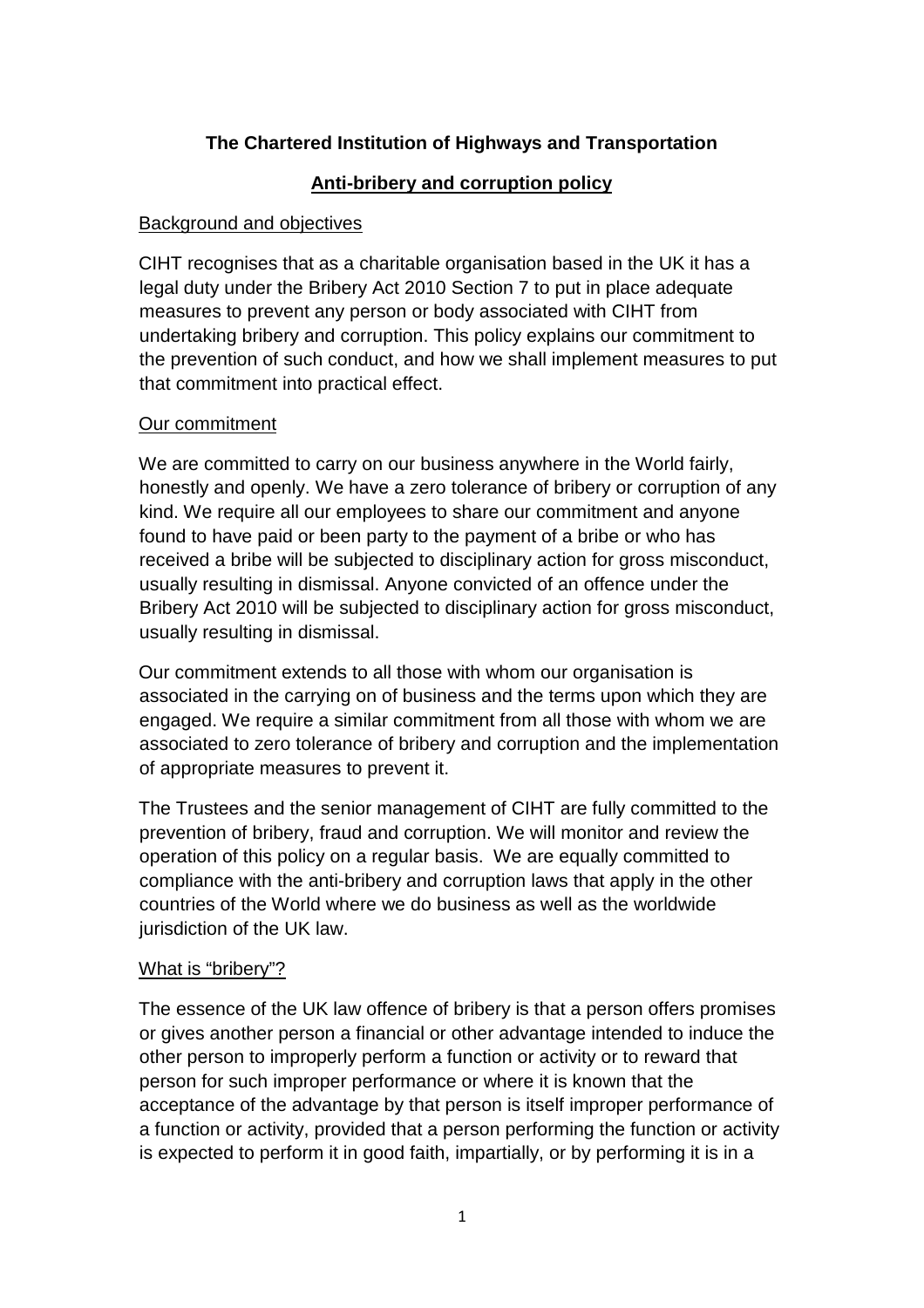position of trust. A function or activity is performed improperly when it is performed in breach of what a reasonable person in the UK would expect in relation to the performance of the type of function or activity involved.

It is both an offence to bribe or to ask for or receive a bribe. The Bribery Act 2010 creates four offences:

- 1. Bribing another person.
- 2. Being bribed.
- 3. Bribing a foreign public official.
- 4. Failing to prevent bribery. (This offence can only be committed by corporate bodies).

Reasonable and proportionate hospitality, promotional business expenditure and other bona fide promotional activities that form part of an established way of doing business and are not motivated by an intention to induce the recipient to do something improper are not prohibited by the Bribery Act 2010.

## Assessment of the risk of bribery

In order to implement effective and adequate procedures to prevent bribery it is necessary to assess the risk of bribery within the work of CIHT. The Board of Trustees have considered bribery as part of their overall risk management assessment.

This has identified that there is a risk of bribery in the following areas of our business:

- In awarding contracts to suppliers of services to CIHT (e.g. for office services, journal publication, computer/web/database support)
- In bidding for contract work (e.g. to support WRA, UKRLG)
- In giving or receiving hospitality (e.g. when attending dinners, events etc.)

Although bribery is identified as a potential risk in the context of CIHT's activities as a relatively small organisation with a low level of commercial and contract activity the risks involved have been assessed as low.

#### Risk management procedures

a) Terms and conditions of employment.

It is a condition of employment of all staff that:

• You may not promise offer or give, or cause to be promised offered or given, any form of bribe and the acceptance by you of any form of bribe is forbidden.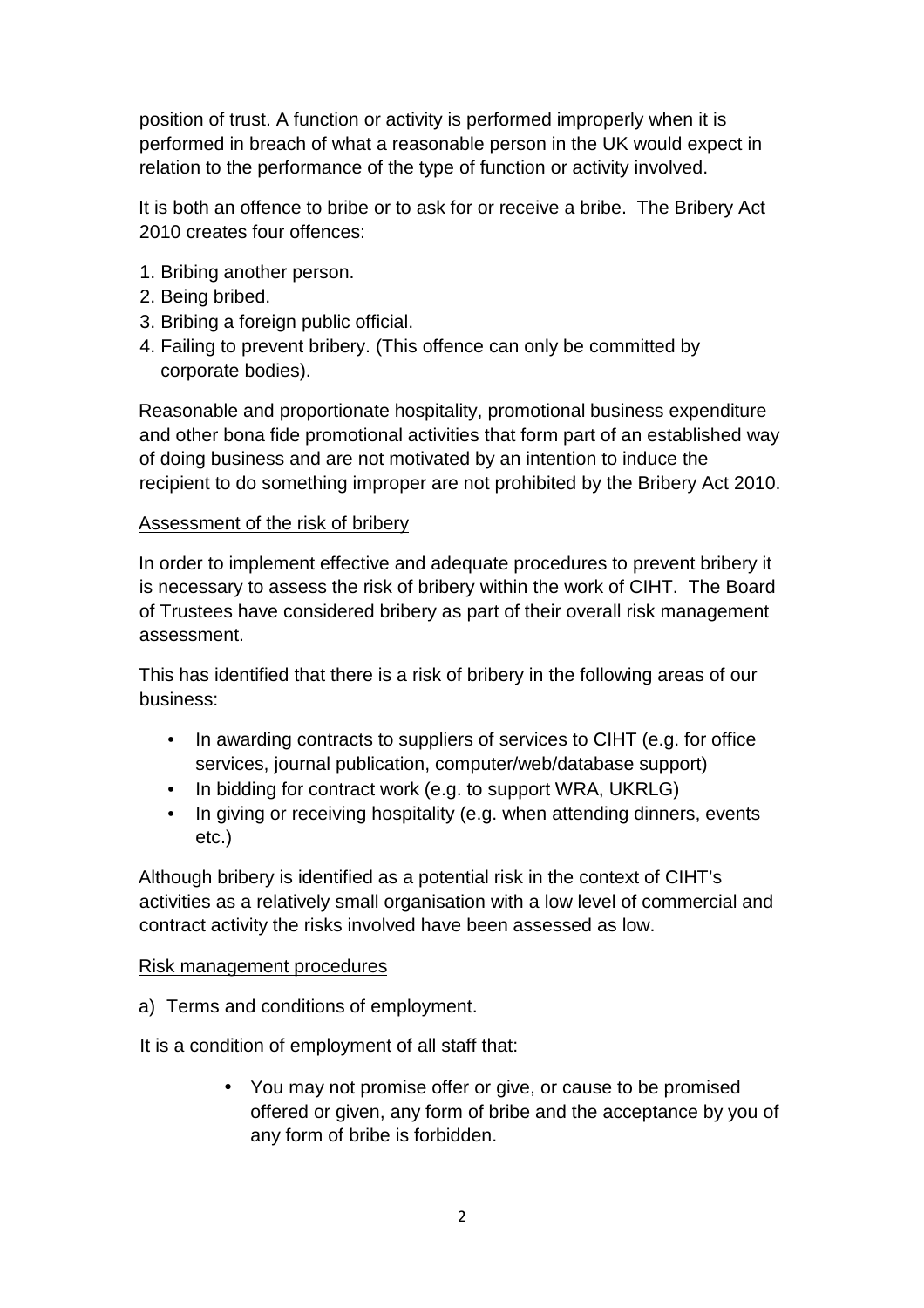- You also must not give or accept or arrange for a third party to give or accept, gifts entertainment or hospitality including charitable and political donations other than duly authorised by the Director of Corporate & Business Services in accordance with CIHT's anti-bribery and corruption policy.
- Any offer to you of entertainment or hospitality or a gift or favour should be reported to your manager and should only be accepted when duly authorised by the Director of Corporate & Business Services in accordance with CIHT's anti-bribery and corruption policy.
- Any breach of your employer's anti-bribery and corruption policy and procedures shall be treated as gross misconduct under your employer's disciplinary procedure.

b) Disciplinary Policy.

Our disciplinary policy provides that any employee who;

- Offers, gives, accepts or solicits any bribery (as defined by the Bribery Act 2010) or is party to or consents to or allows the participation of anyone else (whether an employee of CIHT or not) in an act of bribery shall be guilty of gross misconduct and liable to summary dismissal.
- c) Register of entertainment, hospitality, and gifts.
	- All entertainment, hospitality and gifts shall be recorded in CIHT's hospitality register. This includes all permitted acts of entertainment, hospitality and gifts by or on behalf of CIHT and all entertainment, hospitality and gifts received by CIHT or its employees, contractors and agents.
- d) Terms of Business.

Our terms of business with all customers, agents, contractors and any suppliers of entertainment or hospitality are made on the express basis that:

- CIHT will not tolerate bribery in any form.
- Entertainment or hospitality offered or provided by or on behalf of CIHT should be only be accepted on the basis that there is absolutely no expectation or implication by CIHT or by any other party that anyone who is in receipt of such entertainment or hospitality will perform a function or activity other than in good faith, impartially, or in a position of trust and to the standard of what a reasonable person in the UK would expect in relation to the performance of the type of function or activity involved.
- Entertainment or hospitality offered or provided to CIHT or any employee or agent or contractor on behalf of CIHT can be only be accepted on the basis that there is absolutely no expectation or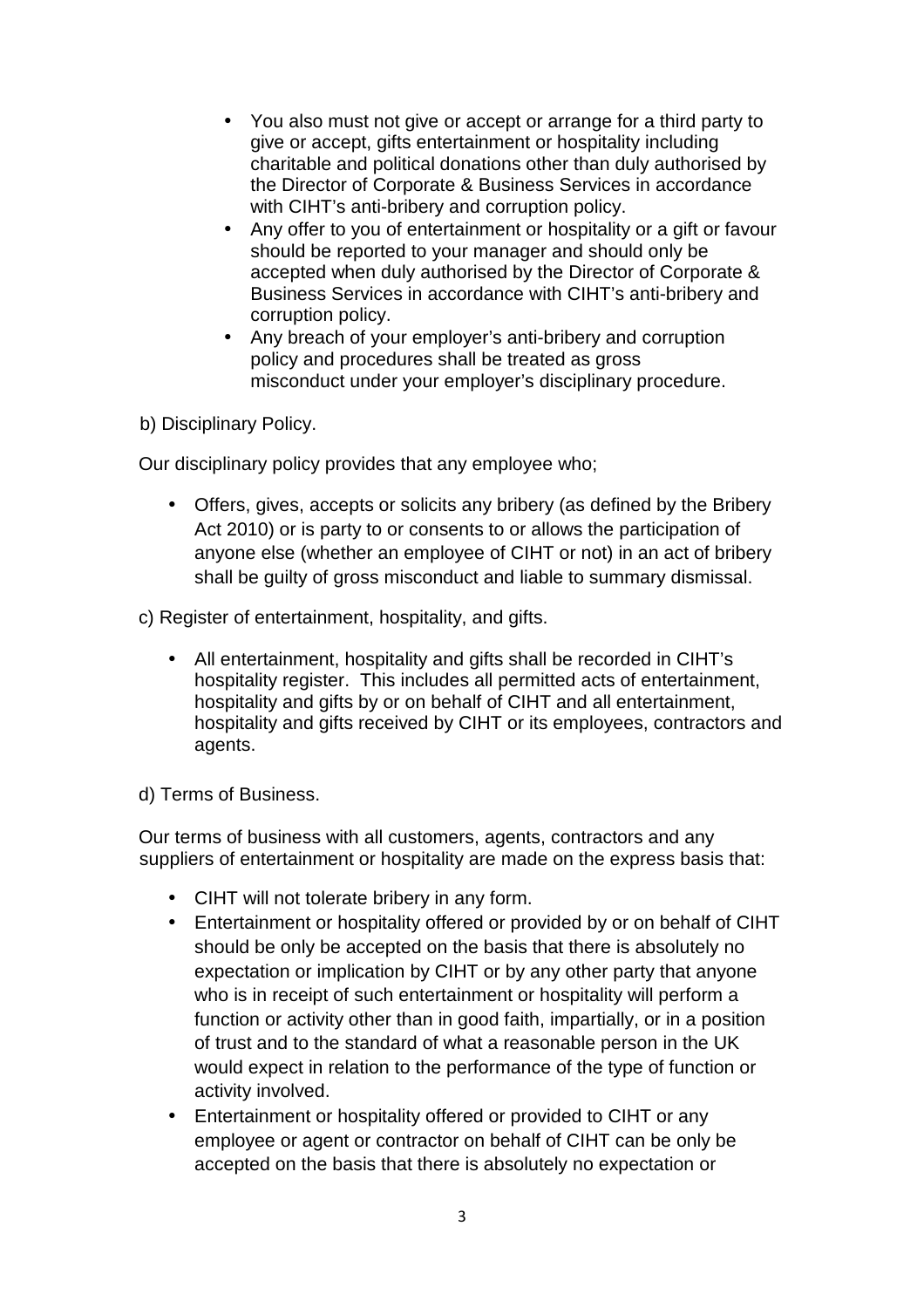implication by CIHT or by any other party that anyone who is in receipt of such entertainment or hospitality will perform a function or activity other than in good faith, impartially, or in a position of trust and to the standard of what a reasonable person in the UK would expect in relation to the performance of the type of function or activity involved.

### e) Training

All employees and agents and contractors of CIHT shall receive training in the Bribery Policy and the procedures adopted by CIHT to prevent bribery.

## f) Due Diligence Enquiries.

All employees, agents, contractors and those otherwise associated with CIHT shall during the recruitment or contracting process be subject to enquiries to ensure that they have not participated in past acts of bribery.

#### Monitoring and training.

CIHT will monitor the register of entertainment, hospitality, and gifts. CIHT has appointed the Director of Corporate Services as its Compliance Officer with responsibility for maintaining the Register and monitoring the activities of CIHT to ensure that the policy is adhered to. All staff and agents and contractors will undergo training.

#### What to do if you suspect bribery, fraud or corruption.

Any employee or anyone associated with CIHT who suspects that there is bribery, fraud or corruption must report it to the Compliance Officer. CIHT's Whistleblowing Policy applies to all reports of suspected bribery, fraud or corruption. If you are offered a bribe or asked to make a bribe you must report this. We are committed to ensure that no one suffers any detriment as a result of refusing to accept or take part in bribery or corruption or reporting their concerns or suspicions of bribery or corruption in good faith. If you believe that you have suffered such a detriment you should raise it under the Grievance Procedure.

#### Donations to charity, political donations and sponsorships.

Payments made as donations to charity or political organisations or parties and sponsorships may be used as a subterfuge to hide bribery.

## Summary and conclusions.

CIHT has a zero policy on bribery, fraud and corruption. It has assessed the risk of bribery in the conduct of its business and implemented preventative measures to prevent bribery.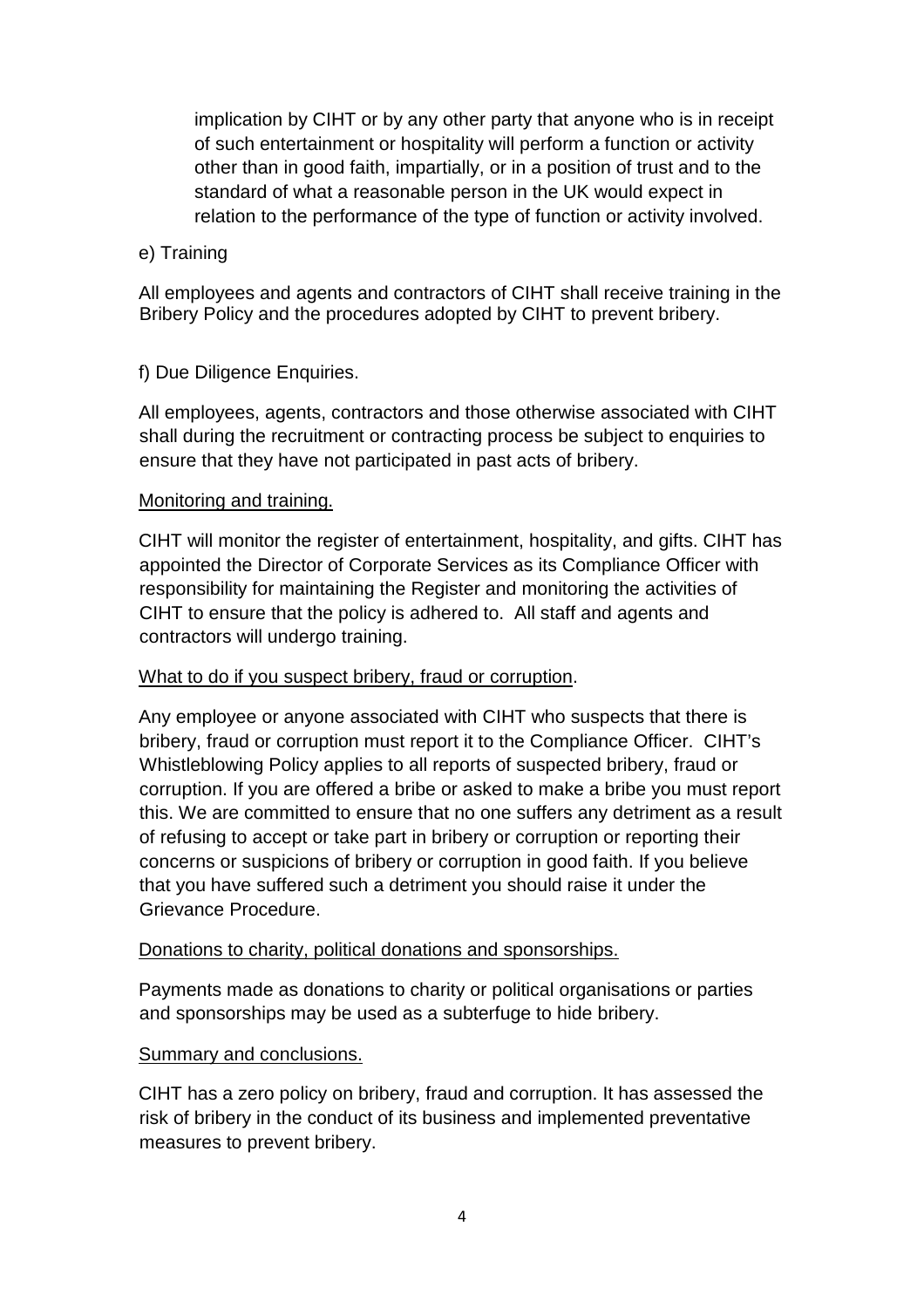# **Policy for the provision of gifts, entertainment, or hospitality by the business**

This policy does not prohibit normal and appropriate hospitality (given and received) to or from people outside the business.

# **Gifts**

The giving or receipt of gifts is only permitted, if the following requirements are met:

- 1. it is not made with the intention of influencing someone to obtain or retain business or a business advantage, or to reward the provision or retention of business or a business advantage, or in explicit or implicit exchange for favours, benefits or money;
- 2. it complies with the law;
- 3. it does not include cash or a cash equivalent (such as gift certificates or vouchers);
- 4. taking into account the reason for the gift, it is of an appropriate type and value and given at an appropriate time in the circumstances; for example it is customary for small gifts to be given at Christmas time;
- 5. it is not given secretly;

Gifts should not be offered to, or accepted from, government officials or representatives, or politicians or political parties, without the prior approval of your line manager and the Director of Corporate & Business Services.

CIHT appreciates that the business practice of giving gifts or the provision of entertainment or hospitality varies between countries and regions and what may be normal and acceptable in one region may not be in another. The test to be applied is whether in all the circumstances the gift or hospitality is reasonable and justifiable. The intention behind the gift should always be considered.

## Entertainment and hospitality

Any entertainment or hospitality provided by or on behalf of CIHT must be approved by the Director of Corporate & Business Services.

Entertaining of clients/customers, business partners or suppliers or contractors or of potential clients/customers, business partners or suppliers or of anyone in the promotion of the business is only permitted, if the following requirements are met: